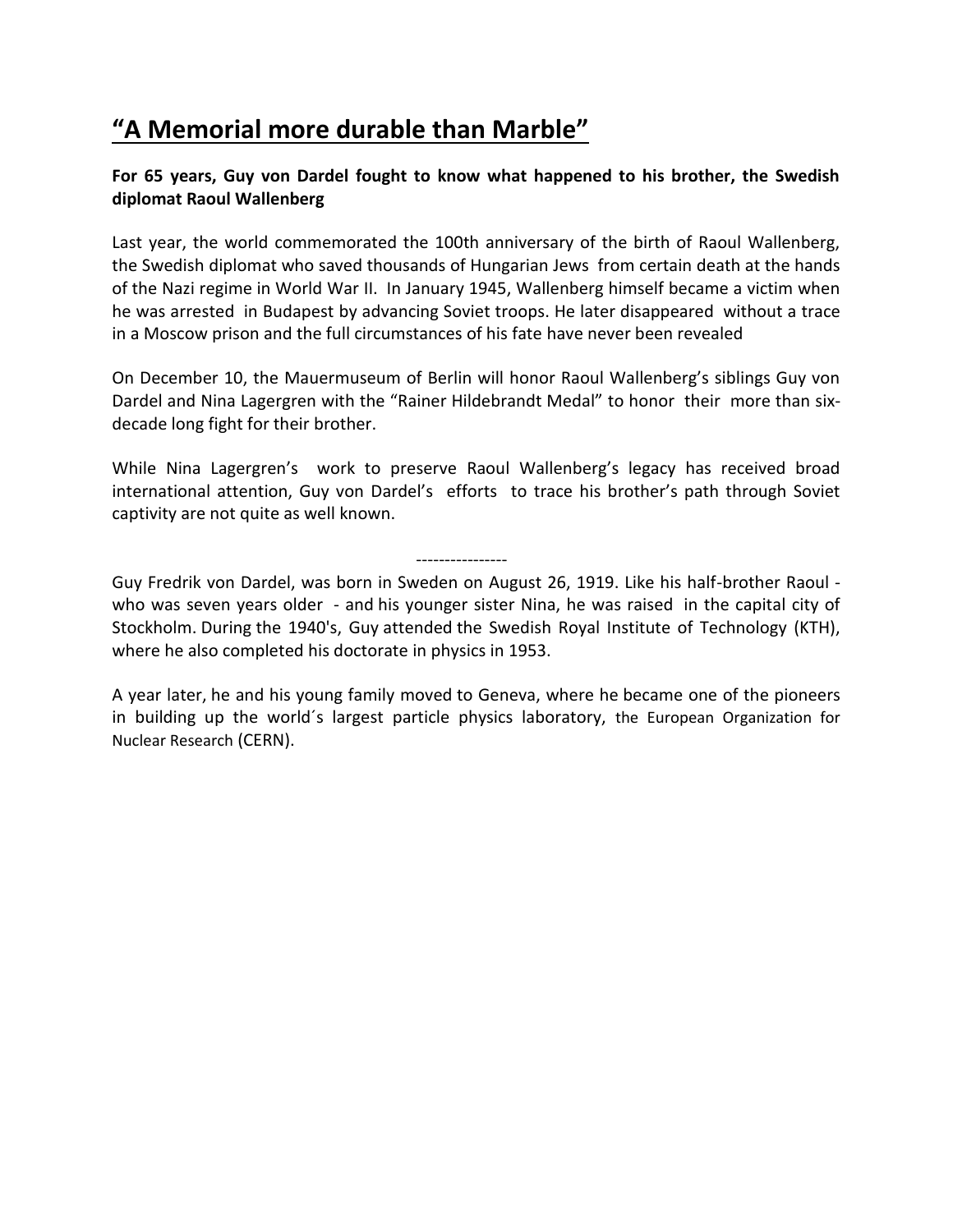

Guy von Dardel at CERN, Switzerland

Guy worked there as a leading expert in experimental physics until his retirement. By 1965, he had been appointed professor of Elementary Particle Physics at the University of Lund in Southern Sweden.

He oversaw groundbreaking experiments in both Lund and at CERN, measuring the lifecycles and properties of elusive particles such as the pi-mesons, bosons and quarks. In 1975, he was elected a member of the Swedish Royal Academy of Science.

Guy was not only a gifted engineer who specialized in the design and application of complex instrumentation used in high energy physics, but he also possessed an unusually creative mind. He always knew how to consider a problem and pose clearly focused questions.

Not surprisingly, this is precisely how he approached the mystery of his brother's fate. When he finally had the opportunity in 1989 to enter the country in which Raoul had disappeared, Guy was ready.

He worked closely with confidential Russian contacts in Geneva and a year later he managed to put together the first 'International Committee to Determine the Fate of Raoul Wallenberg' to work directly in what was then still the Soviet Union. It must be remembered how unprecedented and unusual such an undertaking really was in 1990, even with the helpful assistance of the Swedish and Russian Foreign Ministries.

This first 'International Committee' accomplished many important breakthroughs. For instance, it received permission to examine a registry of prisoners in Vladimir prison - one of the Soviet Union's most important isolation prisons - a project that continues to provide important information for researchers to this day. Two members of the Committee, Arsenii Roginsky and Vadim Birstein found archival documents with the names of Raoul Wallenberg and his driver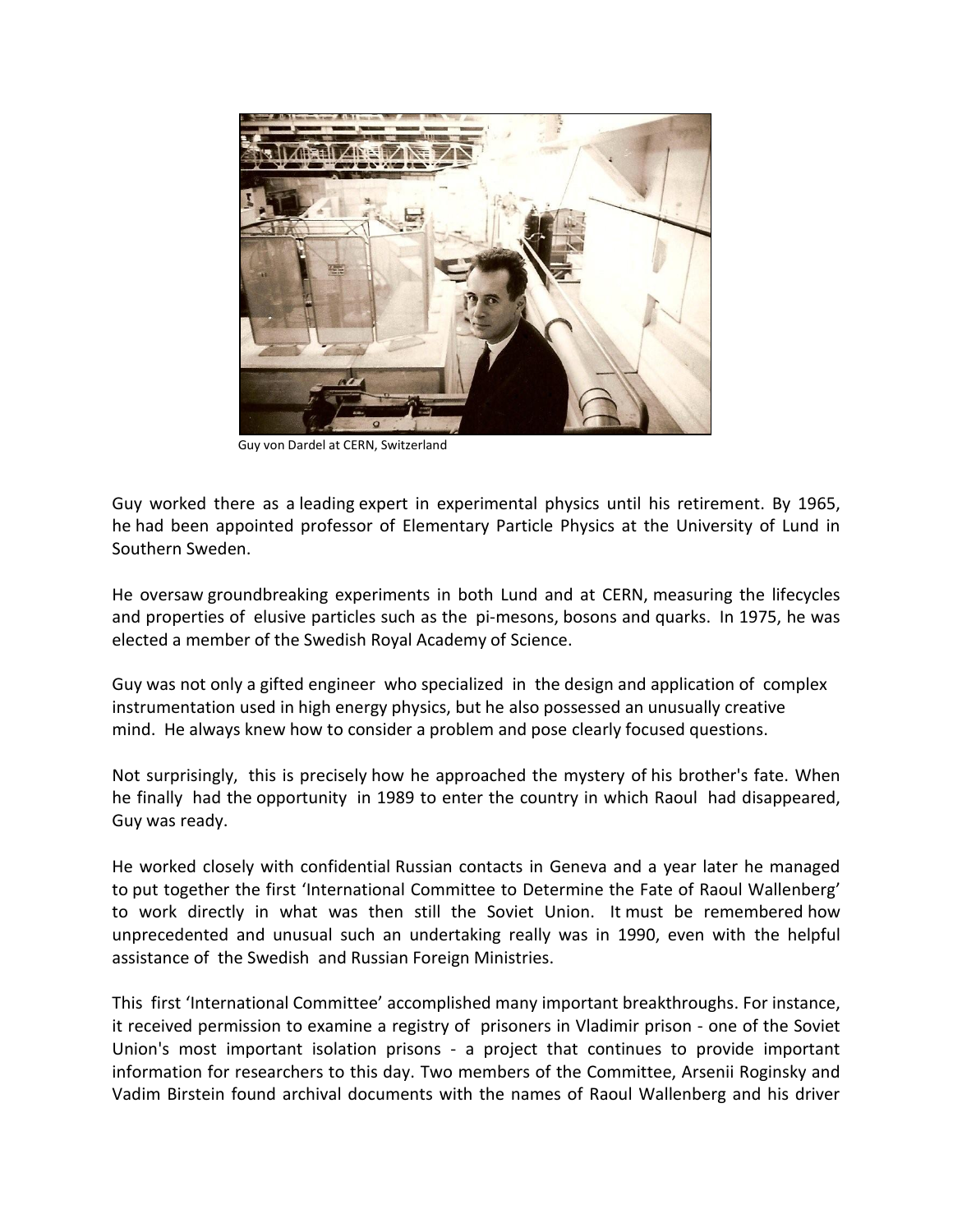Vilmos Langfelder, proving that Wallenberg and Langfelder, were, in fact, kept in Moscow Lubyanka and Lefortovo prisons from 1945 to 1947.

In October 1991, on the suggestion of Soviet Foreign Minister Eduard Shevardnadze, an official Swedish-Russian Working Group was formed to address "the remaining questions" related to Wallenberg's disappearance, "in order to be able to remove the matter from the agenda of Soviet-Swedish relations".

In this new group, Guy and his team of researchers faced an uphill battle right from the start. At the first meeting on April 24, 1991, Valentin Nikiforov, Deputy Foreign Minister, one of three Soviet officials present (Valerii Lebedev, deputy KGB chairman, and Leonid Sizov, deputy MVD Minister also attended) stated that " is our considered opinion that *the fact of the death of Wallenberg in 1947 is irrefutable, and that nothing is to be gained by further investigation of his fate* [authors' emphasis]."

Therefore, the Russian side made it clear that it was determined to hold to the official Soviet version - first voiced by Deputy Foreign Minister Andrei Gromyko in February 1957 (the socalled "Gromyko Memorandum") - that Wallenberg died on July 17, 1947 in Lubyanka Prison and that the outcome of the new investigation should be a foregone conclusion. The only concession Russian officials did agree to in private discussions was the possibility that Raoul Wallenberg did not die of a heart attack - as had been claimed in the report by the Lubyanka Prison doctor A.L. Smoltsov in 1947, but that he was murdered.

Still, thanks to the opening provided by the appointment of the then Interior Minister Vadim Bakatin, who had supported the work of the first Wallenberg Committee, as chairman of the KGB and the fall of the Soviet Union in December 1991, important progress was made with the release of previously unknown, but, unfortunately, censored records about Raoul Wallenberg's incarceration in Moscow. At the same time, the last Soviet Foreign Minister Boris Pankin provided access to important collection of documents kept at the Soviet Foreign Ministry (MID) Archive.

However, the activities of the Working Group quickly turned into a slow moving and inefficient question-and-answer process with the Russian side. Swedish officials embraced this format and as a result, researchers had almost no direct access to the original documentation.

There were some noteworthy exceptions, such as the project to scan and analyze the entire prisoner card registry of Vladimir Prison (led by independent consultants to the Working Group, Dr. Marvin Makinen and Ari Kaplan), as well as a limited prisoner file review (conducted by another consultant, Susan Mesinai). Nevertheless, the truly relevant collections, for instance, in the Russian intelligence archive, remained inaccessible or heavily censored. The investigation consequently rarely met the standards of an independent or transparent scholarly review.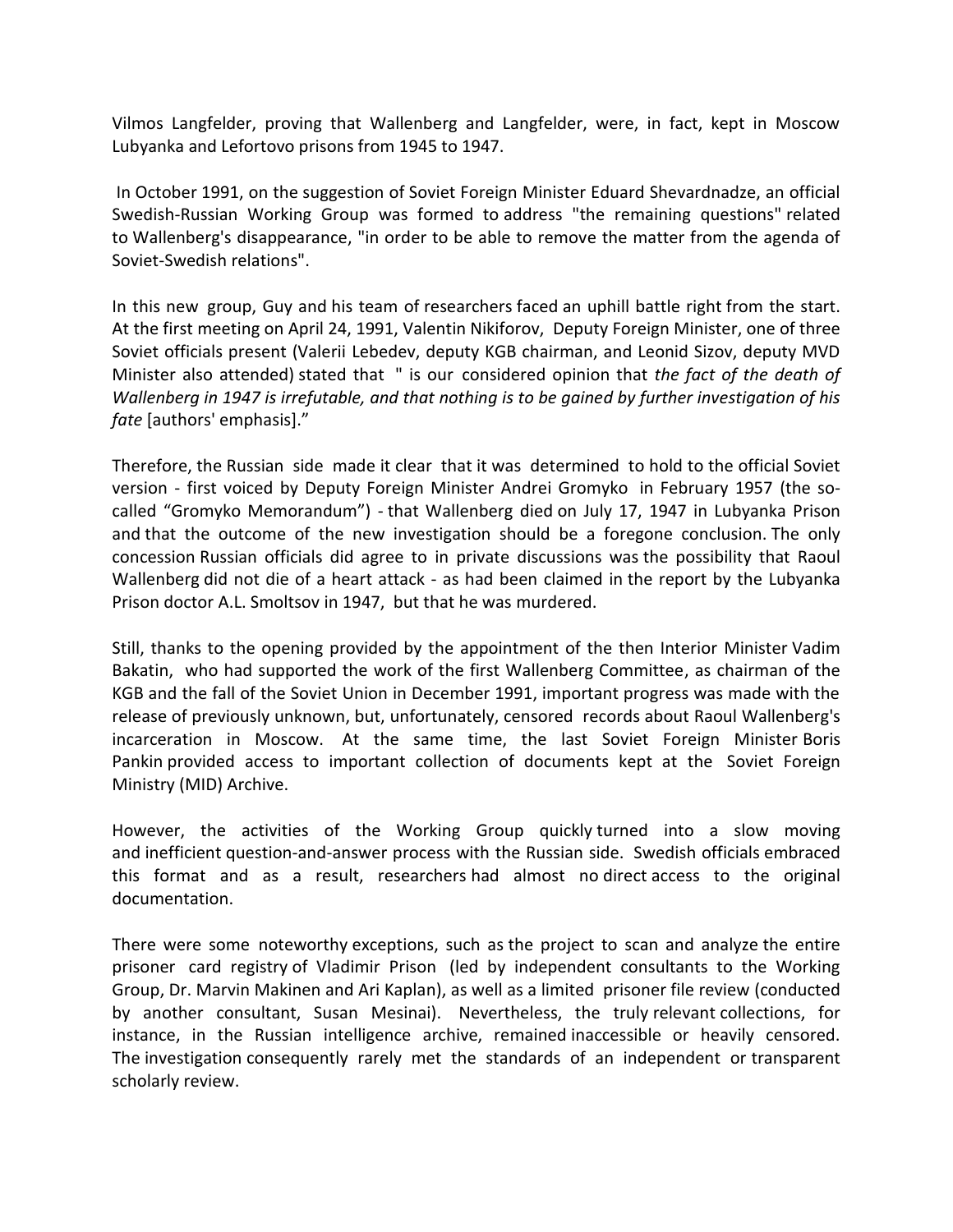In 2001 the Swedish-Russian Working Group ceased its work with a number of important findings but without any conclusive result.

Over the next ten years, we continued an extensive correspondence with the central archive of the Federal Security Service of the Russian Federation (FSB). Unfortunately, this discussion too was marred by the FSB's failure to allow an uncensored review of key documentation.

In an interview in May 2012, Lt. General Khristoforov, a professional intelligence officer and currently head of the FSB Directorate of Registration and Archival Collections, who controls the release of information from the FSB archives, rejected allegations that the FSB might be hiding documents related to Wallenberg's fate. He declared that the FSB "has no reason to withhold any information about the Swedish diplomat from the public eye."

But here is little doubt that highly relevant documents are still available, in the archives of FSB and other Russian archives.

In 2009, in response to one of our inquiries, FSB archivists announced that an unidentified "Prisoner No.7" who had been interrogated for sixteen and a half hours on July 23, 1947 -- six days after Wallenberg's alleged death - was "with great likelihood" Raoul Wallenberg. They did not, however, allow, and still have not permitted to inspect the record itself, nor did they provide a full, uncensored copy of the page that would allow researchers to verify the information.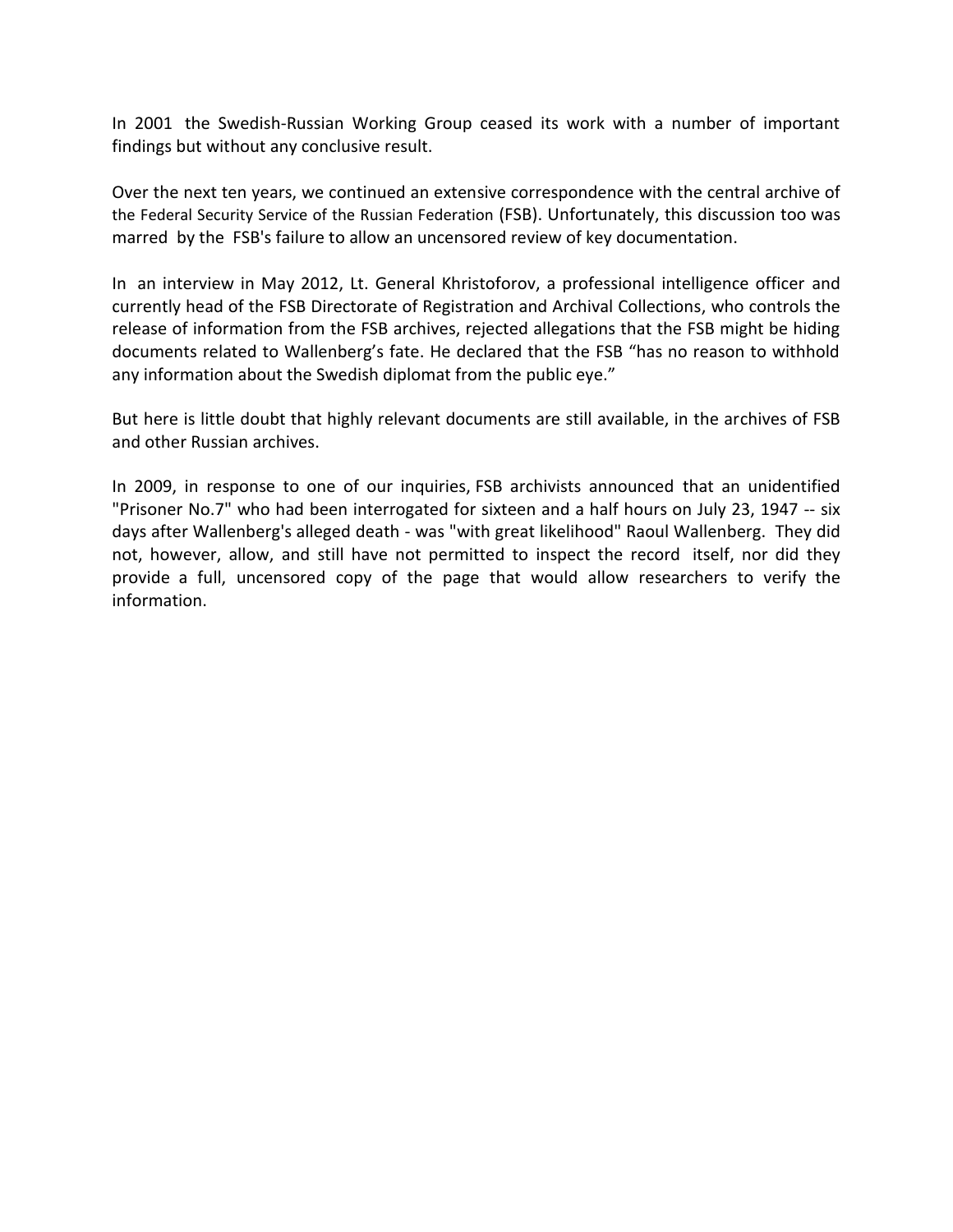

Heavily censored page from the Lubyanka prison interrogation register, July 23, 1947. It shows the interrogations for Raoul Wallenberg's driver, Vilmos Langfelder and Langefelder's cellmate, Alexander Katona, lasting sixteen and a half hours. An as yet unidentified "Prisoner no. 7" was allegedly interrogated at the same time, but researchers have not been allowed to verify the entry. None of the men personally signed the interrogation register, as was customary.

The FSB also recently disclosed that, contrary to the previous official Russian claims, large parts of the investigative documentation for Wallenberg's longtime cellmate, the German diplomat Willy Rödel, has been preserved. This is an indication that similar documentation was not only created for Raoul Wallenberg but may well survive (at least partly) to this day.

By the way, FSB officials have never supplied satisfactory answers concerning the system of numbering secret prisoners, especially in the Vladimir Prison, nor have they provided full information about all Swedish prisoners who were incarcerated there in the period from 1947 – 1972.

In the spring of 2012, the Russian MID finally released a number of previously classified ciphered cables to and from the Soviet Embassy in Stockholm from 1945-47 which had been withheld from the Swedish-Russian Working Group. They confirmed researchers' long held view that additional sets of highly secret materials continue to remain classified in the Russian archives, in particular, in particular in the Russian Foreign Intelligence (SVR) Archive.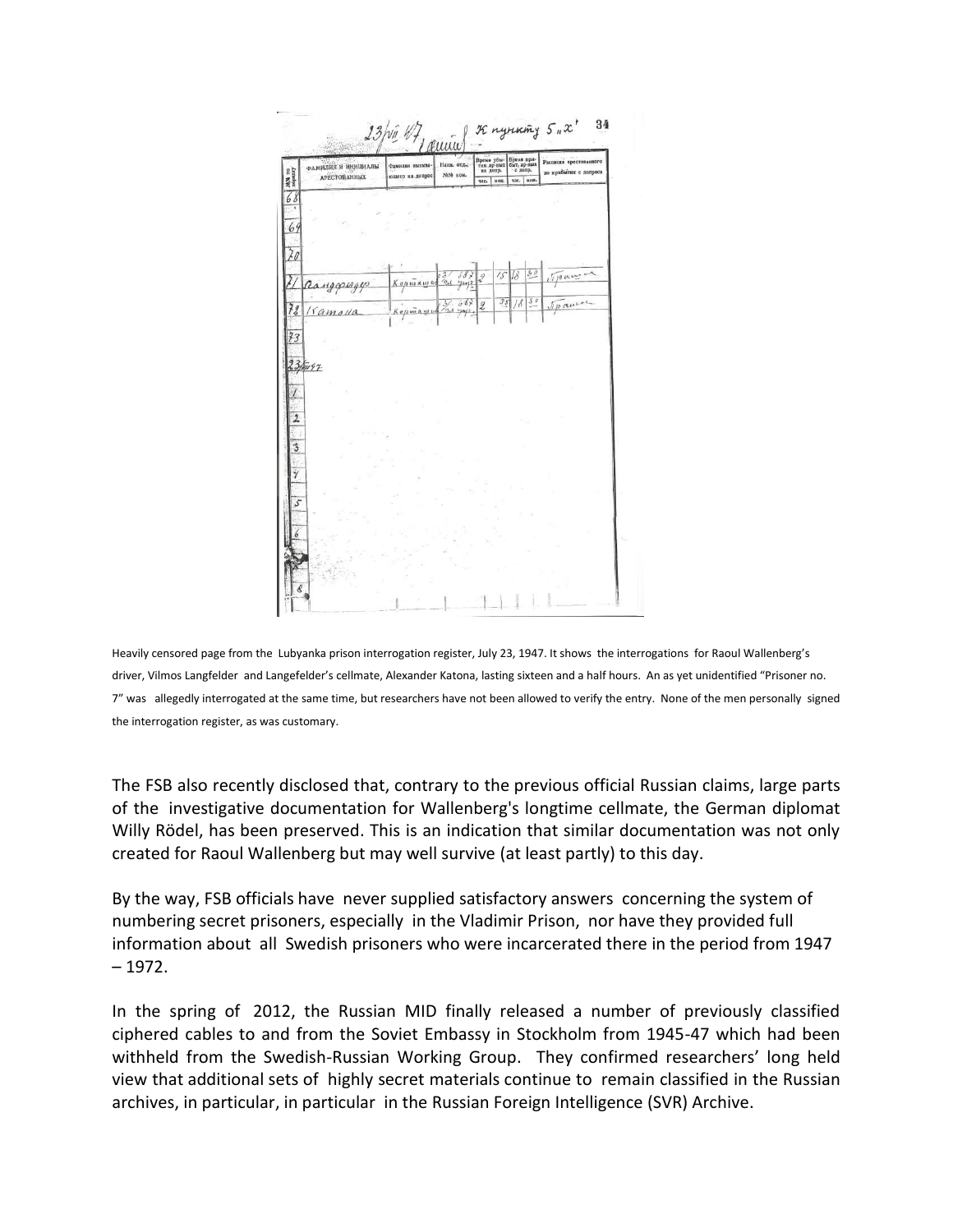This archive, apparently, also contains never released Soviet intelligence reports from Sweden and Hungary concerning Raoul Wallenberg's contacts and activities in Budapest. These materials could provide important insights into the reasons why Stalin chose to arrest Wallenberg and possibly also into his decision not to release him.

Many other important unanswered questions remain. For example, back in 1989, Soviet officials had handed over a collection of Raoul Wallenberg's personal effects to Guy von Dardel and his sister Nina Lagergre, including Wallenberg's diplomatic passport, his prisoner card from Lubyanka Prison (filled in upon Wallenberg and Langfelder's arrival in 1945), his address book, banknotes in various denomination and other items.

The Soviet representatives claimed at the time that these belongings had been found just a few weeks earlier in a "plastic bag" in the KGB archive auxiliary building which housed some old file boxes and office supplies.



Raoul Wallenberg's siblings Guy von Dardel and Nina Lagergren, 1989

The alleged discovery is extremely hard to believe. According to the existing rules of the late 1940s, the released documents should have been kept in separate files in the MGB (later KGB) archives and should not have been stored together with the banknotes and valuables.

It seems instead that the explanation that the personal items were found in a bag may have been given to avoid questions about the collections in which they had been kept.

Russian archivists also showed Wallenberg's relatives the original 'Smoltsov Report'. Neither the KGB, nor its successor, the FSB, has ever explained in what archival file this report was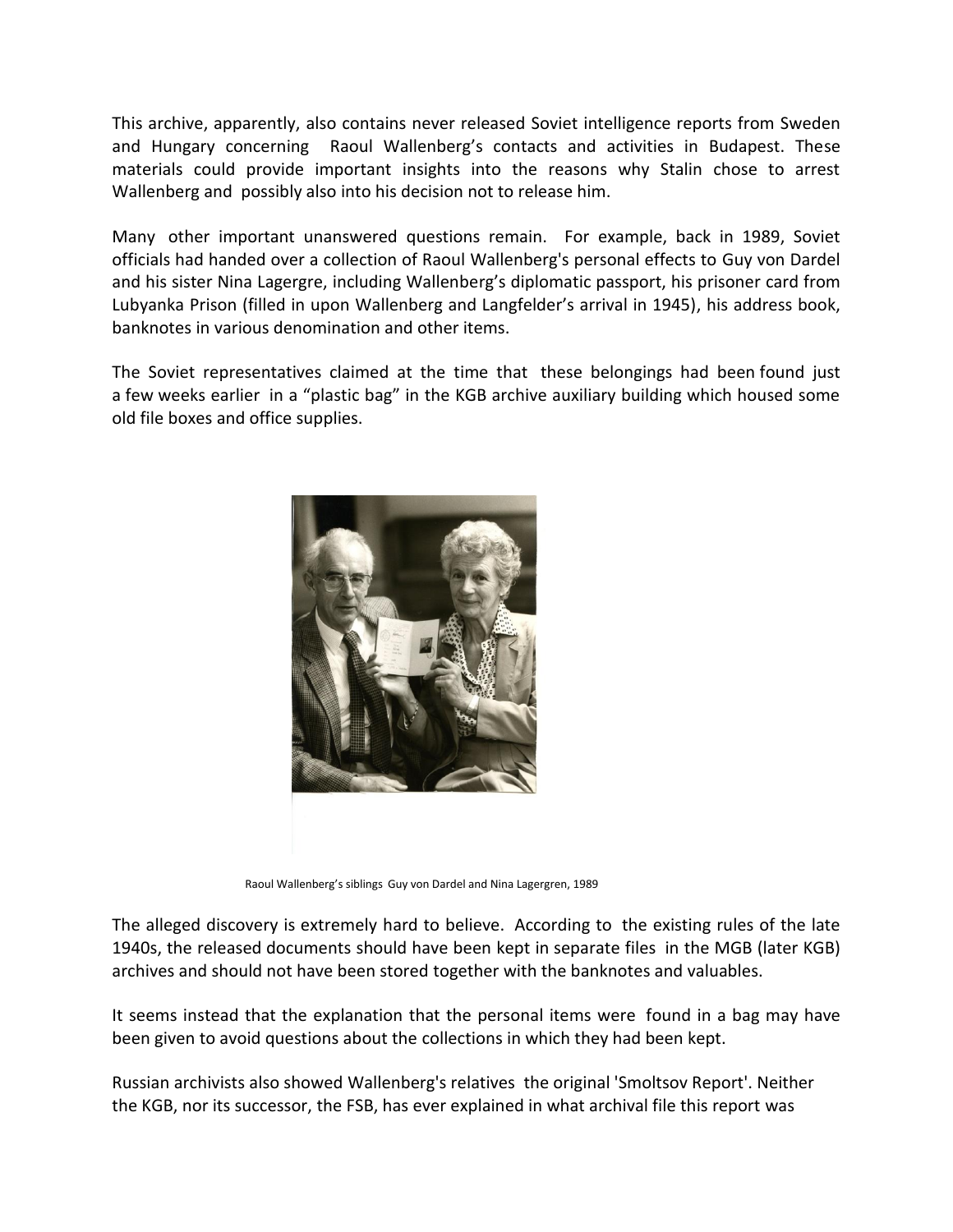supposedly discovered [apparently in 1956, during the preparation of the Gromyko memorandum] nor has anyone ever provided a full account of the origin of this crucial document.

Until independent historians with professional knowledge of the history of the Soviet secret services receive unhindered access to the original, uncensored files kept in the secret FSB and Presidential Archives, there is little hope that full information about Raoul Wallenberg will emerge.

As for Guy von Dardel, neither Swedish nor Russian officials could ever quite figure out what to do with a man whose quiet insistence disguised a will of granite. Guy had no ulterior motives, no hidden agenda, no angles and no fear. Where his detractors saw only a nuisance and a stubborn old man, those of us who had the privilege of working with him recognized a person driven by more than a deep affection for his missing sibling.

Guy considered the search for Raoul a sacred duty, both to his brother as well as to his parents who had led the campaign until their deaths in the late 1970's.



Guy von Dardel with his father Fredrik von Dardel, on an excursion at Carcasson

In this commitment Guy was as uncompromising as his brother was in saving the Jews of Budapest.

From the moment of Raul's disappearance in 1945, he never let up. He forged friends and alliances from all walks of life and scientific disciplines to help advance his brother's cause.